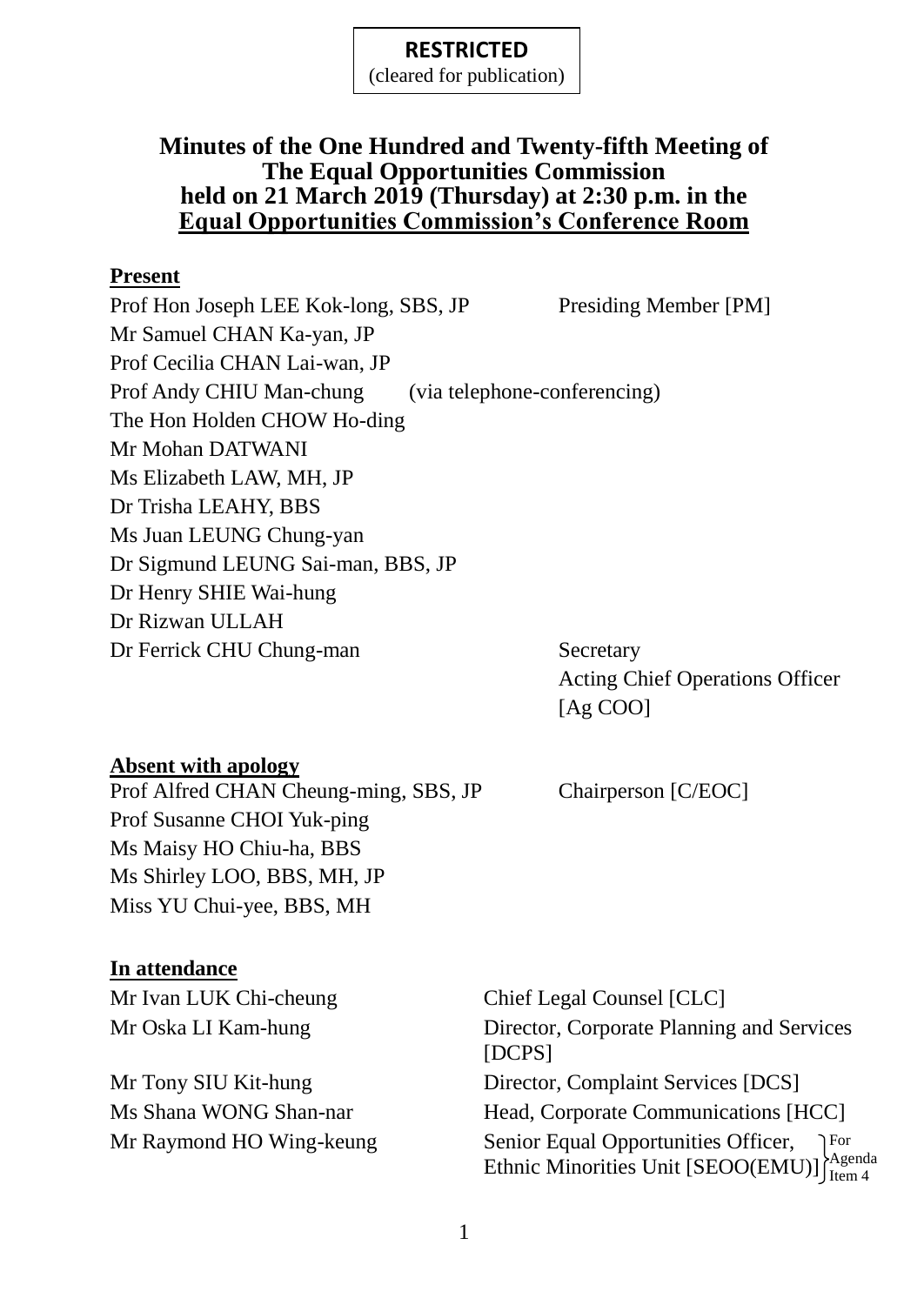(cleared for publication)

Miss Gloria YU Wai-ling Senior Equal Opportunities Officer, Administration & Personnel [SAP] Miss Kerrie TENG Yee-san Senior Accounting Manager [SMA] Ms Hollis LING Yin-har Equal Opportunities Officer, Administration & Personnel [EAP]

# **I. Introduction**

1. Ag COO welcomed all Commission Members (Members) to the  $125<sup>th</sup>$ Meeting. He informed the Meeting that The Hon Holden CHOW, Mr Mohan DATWANI and Dr Henry SHIE would join the meeting at a later time. He said that Prof Alfred CHAN, C/EOC was unable to join this meeting due to medical reasons. Also, apologies for absence had been received from Prof Susanne CHOI, Ms Shirley LOO and Miss YU Chui-yee who were out of town. Miss Maisy HO was also unable to join the meeting due to an urgent matter that required her attention. Prof Andy CHIU would attend the meeting via telephone.

2. Ag COO said that pursuant to paragraph 6.1(c) of the booklet on *Procedures for Meetings and Related Matters*, "when the Chairperson is absent from a meeting, members present shall elect another member to preside (the presiding member)". On this, Dr Sigmund LEUNG had earlier indicated that he would nominate Prof Hon Joseph LEE to assume the role as the Presiding Member (PM) for this meeting. Prof Cecilia CHAN seconded Dr LEUNG's nomination. Members unanimously agreed that Prof LEE to chair the meeting as the PM.

3. Prof Hon Joseph LEE, as the PM, convened the meeting and said that given there were no special items for informing the media, no press briefing would be held after the meeting.

# **II. Confirmation of Minutes** (Agenda Item No. 1)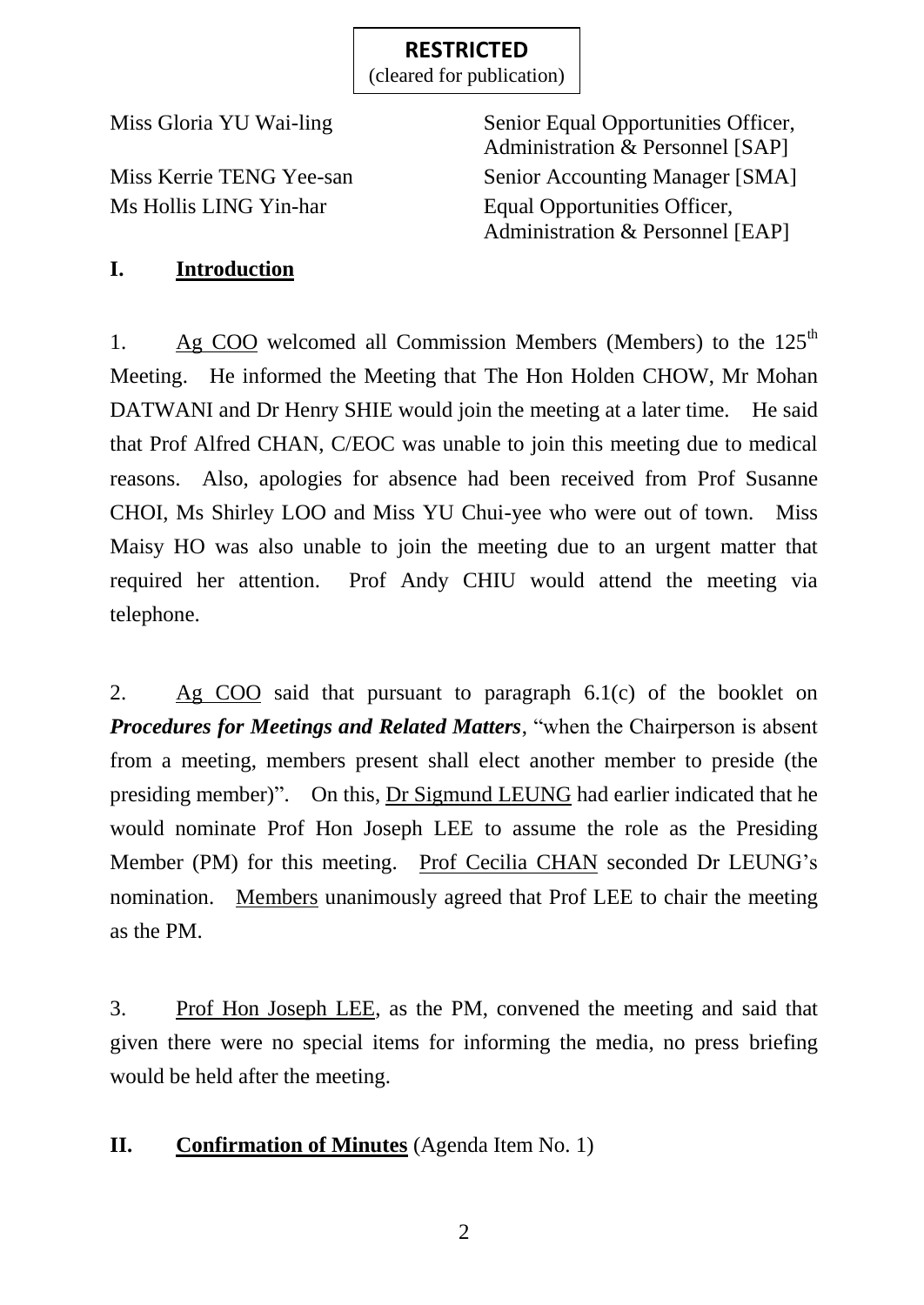(cleared for publication)

# **Confirmation of Minutes of the 124 th Meeting on 20 December 2018**

4. Draft minutes of the  $124<sup>th</sup>$  EOC Meeting held on 20 December 2018 were first issued to Members on 16 January 2019. Comments on paragraphs 15 to 17 were received from Mr Mohan DATWANI. Amendments were hence proposed and incorporated into the draft minutes and issued to Members again on 23 January 2019. Subsequently, proposed amendments on paragraph 15 of the draft minutes issued on 23 January 2019 were received from C/EOC. The draft minutes were revised again and issued to Members on 1 March 2019.

5. Members confirmed the revised minutes issued to them on 1 March 2019 without further amendments.

# **III. Matters Arising** (Agenda Item No. 2)

6. Members noted that matters arising from the last meeting requiring attention had been placed under the new agenda items for this meeting for consideration.

### **IV. New Agenda Items**

## **Proposed New Budget Plan for 2019-2020**

(EOC Paper No. 6/2019; Agenda Item No. 3)

7. SMA highlighted to Members the EOC's proposed new budget plan for 2019/20 and the use of reserve funds in 2019/20 as contained in EOC Paper No. 6/2019.

*(Mr Mohan DATWANI joined the meeting at this juncture.)*

8. Members noted that the draft annual budget of the Commission for 2019/20 had been considered and endorsed by the Administration and Finance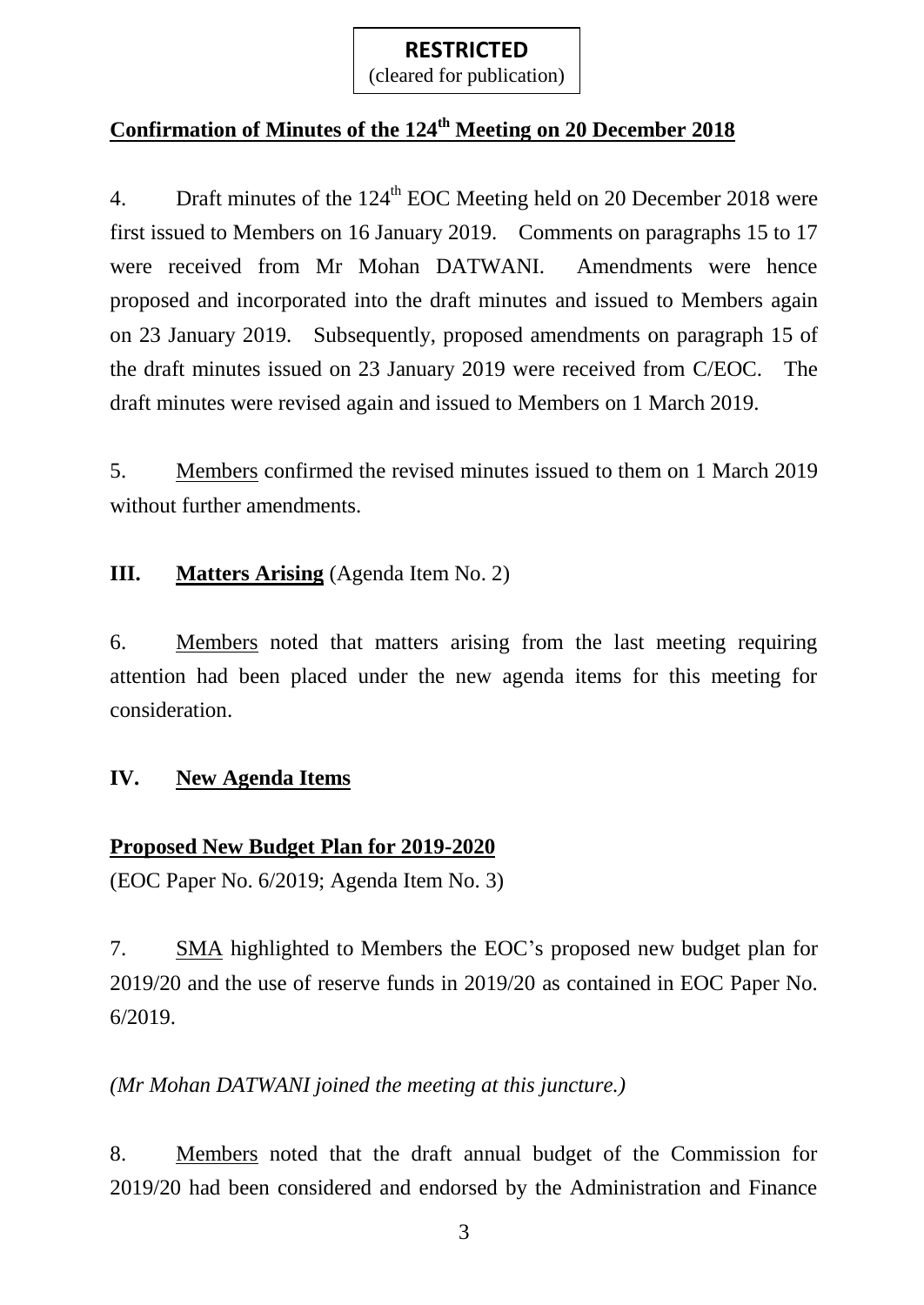(cleared for publication)

Committee (A&FC) at its  $90<sup>th</sup>$  Meeting on 28 February 2019. SMA briefed Members on the income and expenditure positions of the 2018/19 revised budget and the 2019/20 draft budget and the reasons for the major variance in between as detailed in the paper.

*(The Hon Holden CHOW joined the meeting at this juncture.)*

9. The Meeting noted that Government's subvention to the EOC was based on a One-Line Vote (OLV) arrangement. Under the OLV, the annual subvention sum for all recurrent expenditure items, including legal fees, was broadly the same as years ago since EOC's inception except for staff members' remuneration which was generally in line with the adjustment(s) provided for the civil service pay, if any. When there was a rise in the civil service pay, additional subvention would be provided, and in case of a downward pay adjustment, there would be a claw back of EOC's subvention. Notwithstanding that the EOC had sought additional subvention on legal fees from the Government through its RAE bid exercises in the past years, all these bids were in vain. As a result, the shortfall in legal fees could only be funded by EOC's Reserve.

10. Members also noted that the current reserve level was indeed thin and feeble and much far below the allowable ceiling, i.e. 25% of Government's annual recurrent subvention as stated in the Memorandum of Administrative Arrangements (MAA). While Members understood the need for using a large portion of funds in the Reserve for relocating EOC Office to Wong Chuk Hang in 2017 (given that the Government had only provided a one-off allocation (\$9.5M) to support around half of the total relocation cost), the EOC Office should endeavour to bid resources from the Government for initiatives in the pipeline with a view to obviating the need for further deploying funds in the EOC's Reserve.

11. Dr Trisha LEAHY said that the proposed budget plan for 2019/20 had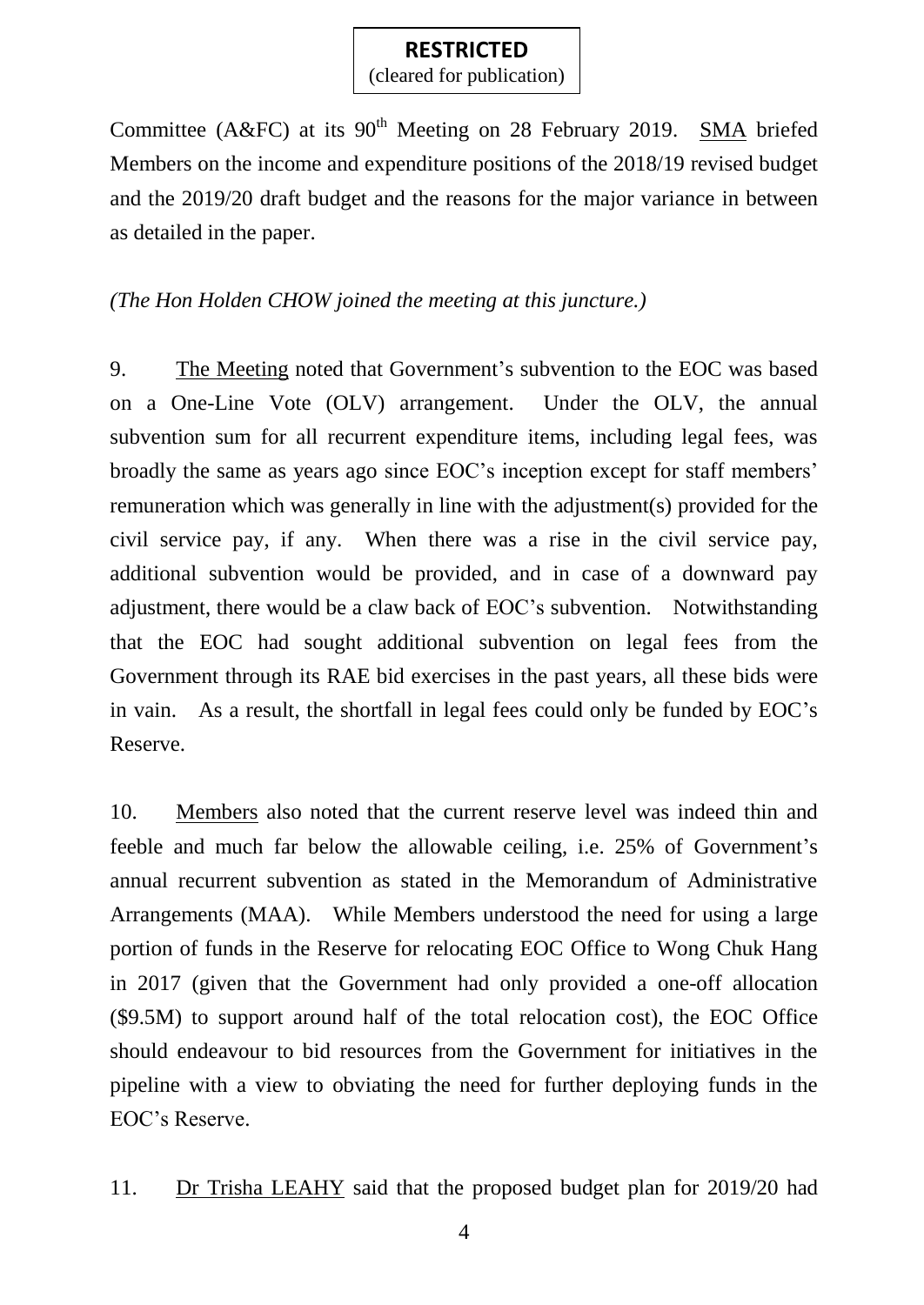(cleared for publication)

been thoroughly considered and endorsed by the A&FC. Members of the A&FC had asked questions similar to that posed by Members in this meeting. She suggested that in future, discussions made on the draft budget by the A&FC could be summarised in the EOC Paper to facilitate Members' decision.

12. Ms Elizabeth LAW added that the structural deficit situation previously faced by EOC had largely been due to the increased rental expenses of the Taikoo Shing office premises. Since the relocation of the EOC Office to Wong Chuk Hang, the EOC's financial position had gradually restored to a healthy level. She thanked EOC staff members' concerted efforts for ensuring a long-term financial sustainability of the Commission.

13. The Hon Holden CHOW said that additional recurrent subvention should be sought from the Government for the EOC to ensure its healthy and stable operations in the long run. As regards the proposed new budget plan for 2019/20 and the proposed use of reserve funds set out in EOC Paper No. 6/2019, PM considered that funds had been appropriately set aside for the immediate and essential projects/initiatives in 2019/20. In the light that the new Chairperson would soon be on board, Members and the new Chairperson could work together to seek more funding support for the EOC.

14. The Meeting approved the EOC's new budget plan and the proposed use of reserve funds for 2019/20 as set out in EOC Paper No. 6/2019.

*(SEOO(EMU) joined the meeting at this juncture.)*

# **Annual Report of the Ethnic Minorities Unit**

(EOC Paper No. 1/2019; Agenda Item No. 4)

15. SEOO(EMU) highlighted to Members the work progress of the Ethnic Minorities Unit (EMU) in 2018/19 and the major work initiatives for 2019/20 as contained in EOC Paper No. 1/2019.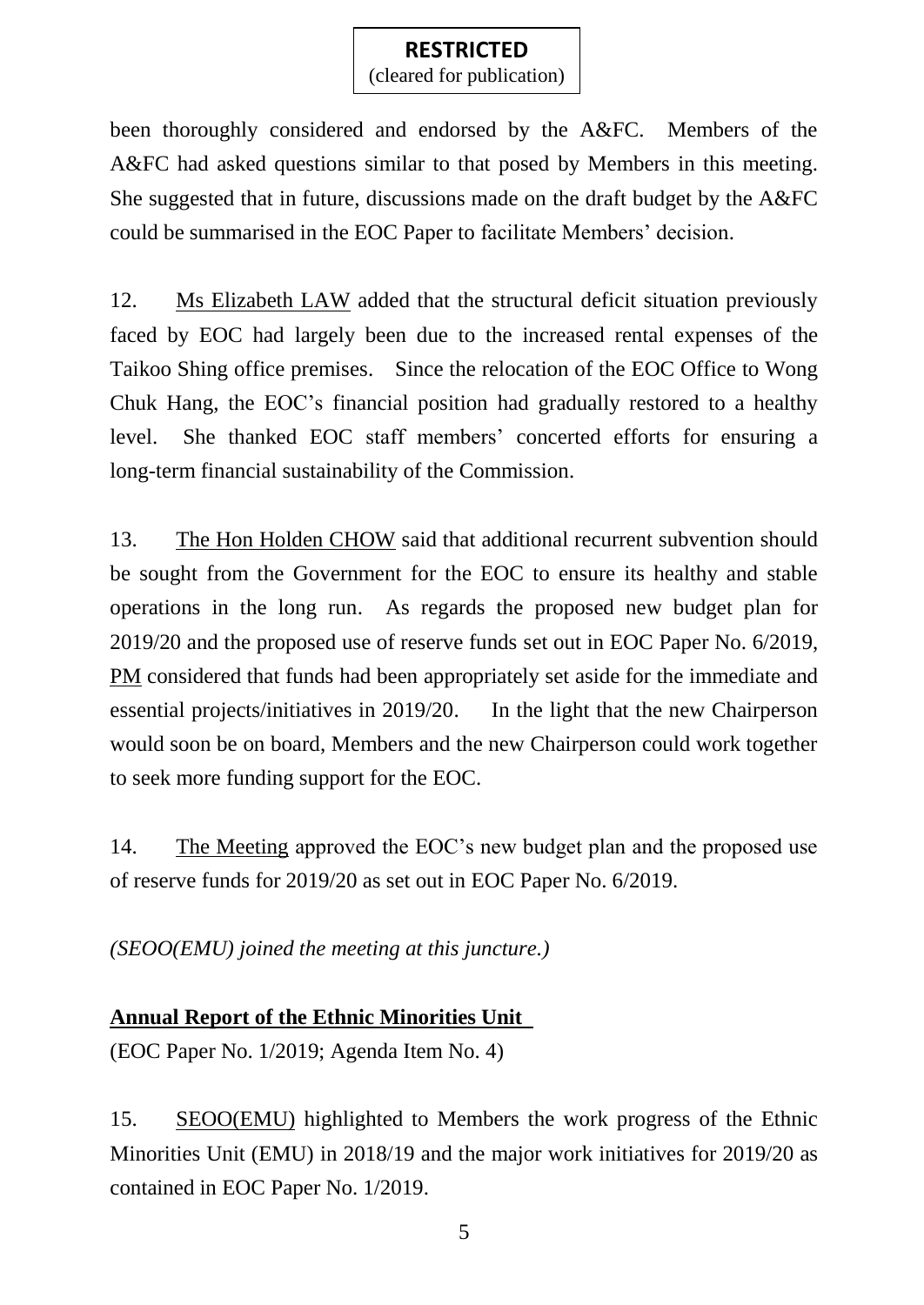(cleared for publication)

16. On addressing systemic barriers to learning Chinese encountered by non-Chinese speaking students in schools, the Working Group on Education for EMs had conducted over 25 sharing sessions/interviews to collect feedback from various stakeholders in relation to the learning and teaching of Chinese as a second language. The Working Group was in the process of analysing the data collected and would issue a report this year.

17. Members noted that the initiative "Racial Diversity and Inclusion Charter for Employer" (the Charter) had been receiving positive feedback from corporations since its launch in August 2018. A launch event was held on 6 December 2018 with eleven founding signatories. In the meantime, a growing number of companies/organizations had adopted the Charter (the latest figure was 46 in total). Another ceremony would be held on 29 March 2019 to acknowledge the second batch of signatories.

18. SEOO(EMU) expressed his gratitude to Members for their support, in particular, Prof Cecelia CHAN, Mr Mohan DATWANI, Ms Maisy HO, Ms Elizabeth LAW, Dr Henry SHIE and Dr Rizwan ULLAH. He also thanked C/EOC and Ag COO for enlisting some corporations to adopt the Charter. He said that there were ongoing invitations made to companies/organizations to join the Charter.

19. On access to banking services, Members noted that EMU had convened a tripartite meeting in September 2018 with a major bank in Hong Kong and the EM Community. Concerns about the bank's decision to terminate some bank accounts held by businessmen of a certain race had been highlighted in the meeting. Subsequently, the bank had followed up by revoking some of the termination decisions made and invited EMU to conduct two training sessions to its managerial staff on EMs' right of access to banking services. Currently, the bank was translating some relevant banking information and policies into EM languages and would shortly make the information available on the bank's website.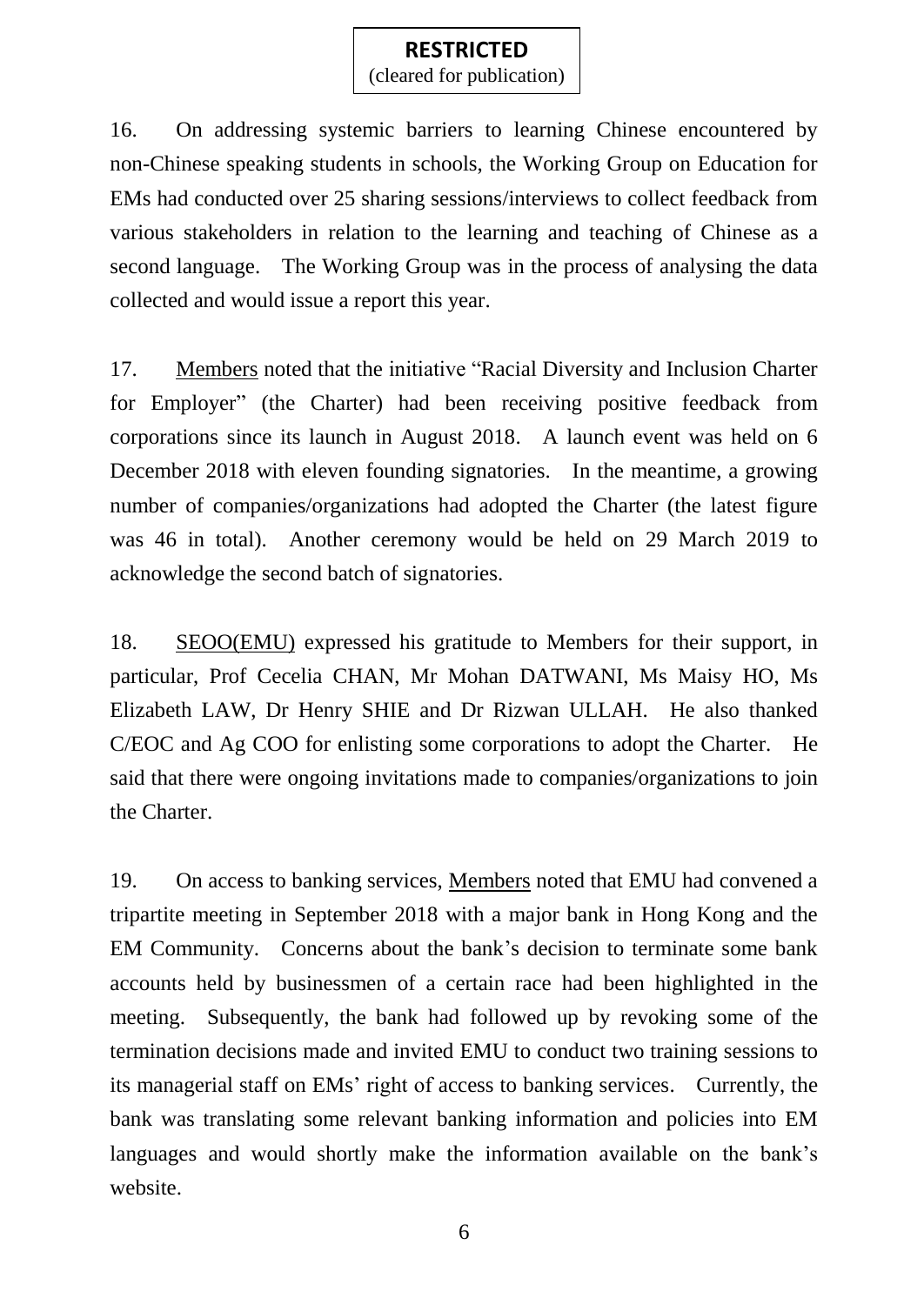(cleared for publication)

20. Members noted EOC Paper No. 1/2019.

*(SEOO(EMU) left the meeting at this juncture.)*

### **Reports of the Legal & Complaints Committee, Community Participation & Publicity Committee, Policy, Research & Training Committee and Administration & Finance Committee**

(EOC Paper No. 2/2019; Agenda Item No. 5)

21. Conveners/divisional heads took turn to brief Members on the salient matters raised and decisions made at the meetings of the four EOC Committees during the period from December 2018 to February 2019.

22. Dr Trisha LEAHY, Convener of the Legal & Complaints Committee (LCC), highlighted to Members the statistics on enquiries and complaints received, active court cases and legal assistance applications considered in the 147<sup>th</sup> and 148<sup>th</sup> LCC meetings. Members noted that LCC had considered the status of the court cases against the EOC, and the status of several pending briefed-out matters. Moreover, legal expenses from 1 April 2018 to 31 December 2018 had also been presented to LCC. All the expenses were within their respective budget of 2018/19.

*(The Hon Holden CHOW left the meeting at this juncture.)*

23. Dr LEAHY said that among the legal assistance cases being considered, cases in relation to disability discrimination remained the majority and cases in relation to race discrimination were usually in a very small number. Further, based on details of the cases considered, LCC had recommended the EOC to consider (i) commissioning a study to look into how child bullying intersects the SDO, DDO and the RDO; (ii) setting up a Working Group to highlight and make visible the prevalence of barriers and servere inaccessibiltiy problems faced by persons with mobility difficulties when accessing permises and public places;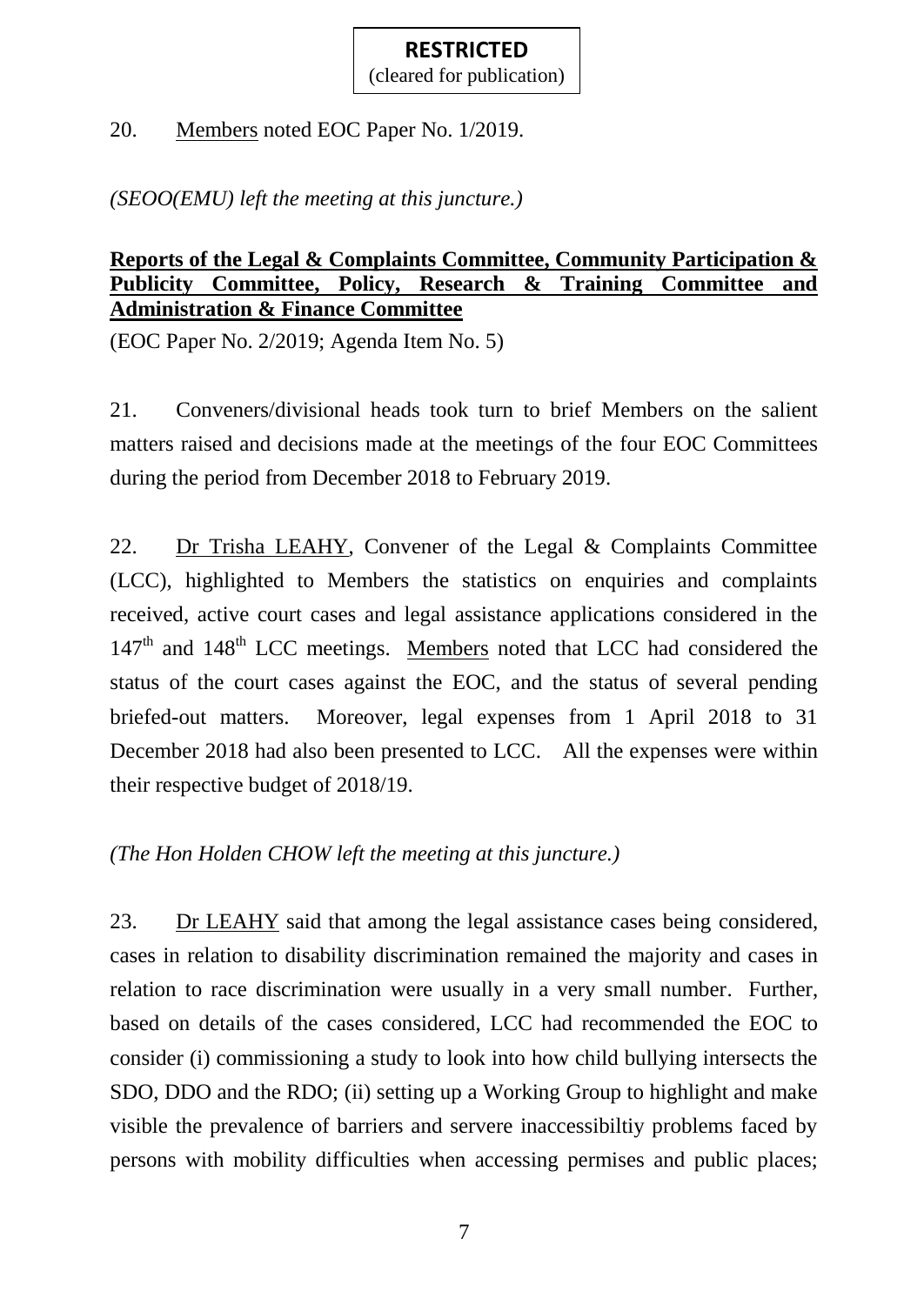(cleared for publication)

and (iii) implementing an arrangement which can accommodate ah hoc and immediate reserach requests (in addition to existing research projects currently in progress and/or commissioned earlier) under the Policy, Research and Training Committee (PRTC). Details were in paragraph 21 of Appendix 1 to EOC Paper No. 2/2019.

24. Dr Rizwan ULLAH said it would be worth looking into the reasons for the low number of race discrimination cases. He also hoped that there could be a platform for the four EOC Committees to collaborate together at working levels to produce synergy effect to deal with certain thematic issues identified.

*(Prof Andy CHIU left the meeting at this juncture.)*

25. Mr Mohan DATWANI echoed Dr ULLAH's viewpoints and said that the Race Discrimination Ordinance had its shortcomings and exceptions, making it more difficult to grant legal assistance to some cases or put forth these cases to litigation. PM said that the COO and C/EOC sitting on the four Committees could link their work together for seeking more resources and bringing about better results. Members' views were noted.

26. On the work of the Community Participation and Publicity Committee (CPPC), HCC said that the endorsed publicity work plan for 2019/20 had been annexed to Appendix 2 of EOC Paper No. 2/2019 for Members' information.

27. Ag COO updated Members on the progress of various initiatives of the PRTC in the areas of anti-sexual harassment and research projects. Members noted that the Report of "Break the Silence: Territory-wide Study on Sexual Harassment of University Students in Hong Kong" released in January 2019 had drawn wide attention from different stakeholders. Follow-up actions, including meeting with the University Grants Committee (UGC) and UGC-funded university presidents and/or their representatives were in progress. Meetings with four university presidents had been held, and that with the remaining five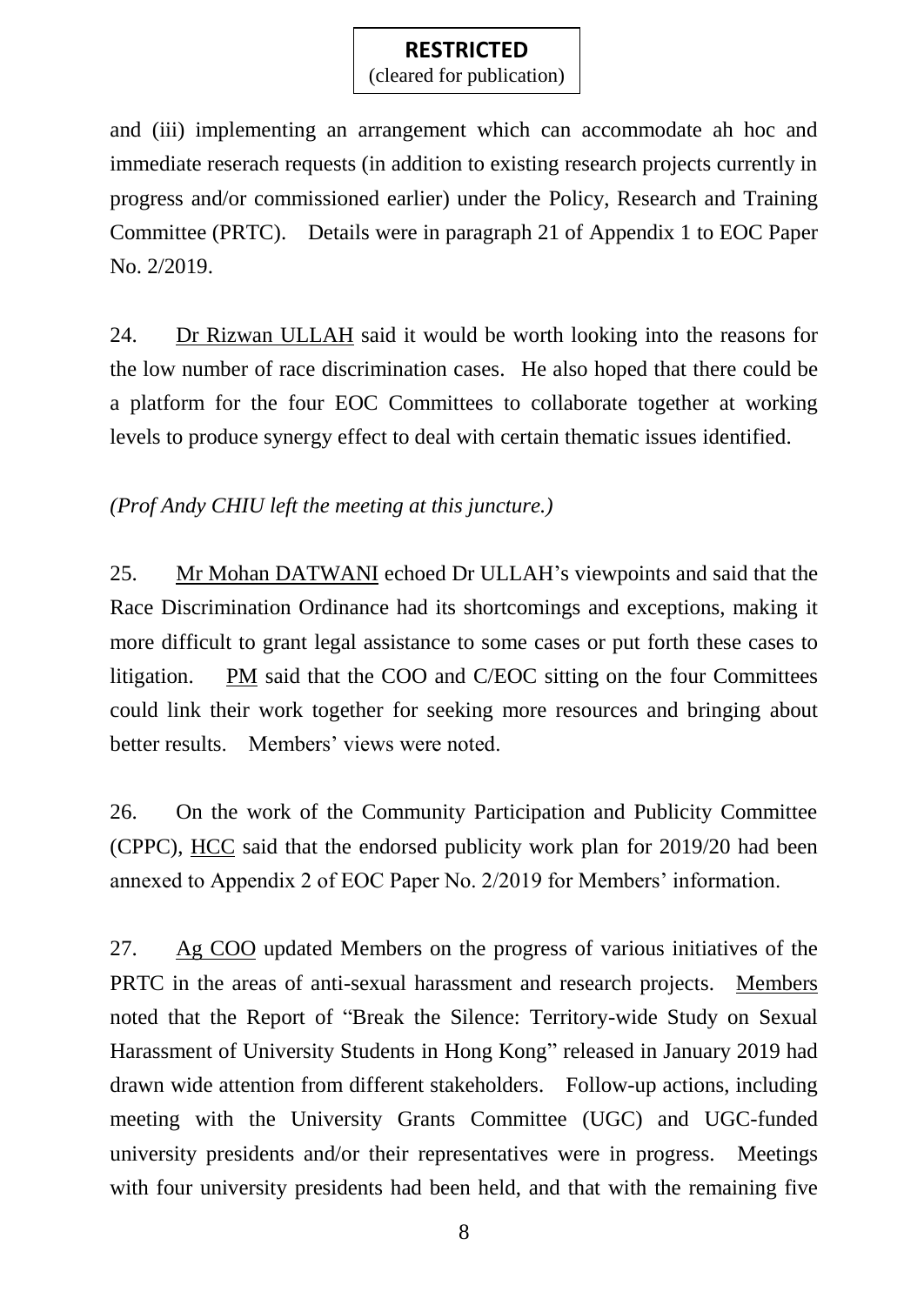(cleared for publication)

had been scheduled for April 2019. Members noted that there was a suggestion for the UGC to fund regular audits on prevalence of sexual harrassment in the local universities. A meeting had been lined up for further discussion on the suggestion in April 2019.

### *(Mr Samuel CHAN left the meeting at this juncture.)*

28. PM, the Convener of Administration & Finance Committee (A&FC), highlighted to Members the operational performance for the quarter ended 31 December 2018 and important matters considered and discussed in the 90th A&FC Meeting. Members noted that 84% of the complaint cases were concluded within six months which outperformed the pledged target of 75%. Members also noted that the implementation of telephone recording had been received positively by service users and staff members. Moreover, A&FC had approved an upward adjustment of around 3.9% to the fees for training and consultancy service offered by the EOC effective from 1 April 2019, and received a statistical report on the complaints against and compliments to EOC staff for the period from 1 July to 31 December 2018. Members were also updated on the latest development of a claim against the EOC lodged by a former EOC staff member with the Labour Tribunal.

29. Members noted EOC Paper No. 2/2019.

## **Review of Work of the EOC in 2018**

(EOC Paper No. 3/2019; Agenda Item No. 6)

30. EOC Paper No. 3/2019 provided a statistical representation of the work of the Commission in 2018 and the legal assistance court actions in the second half of 2018. Ag COO said that the number of complaint cases for the year ended 31 December 2018 had increased by more than 87%. The increase was mainly due to the change in case classification between enquiries and complaints. In the past when there were unclear issues needed further clarification with the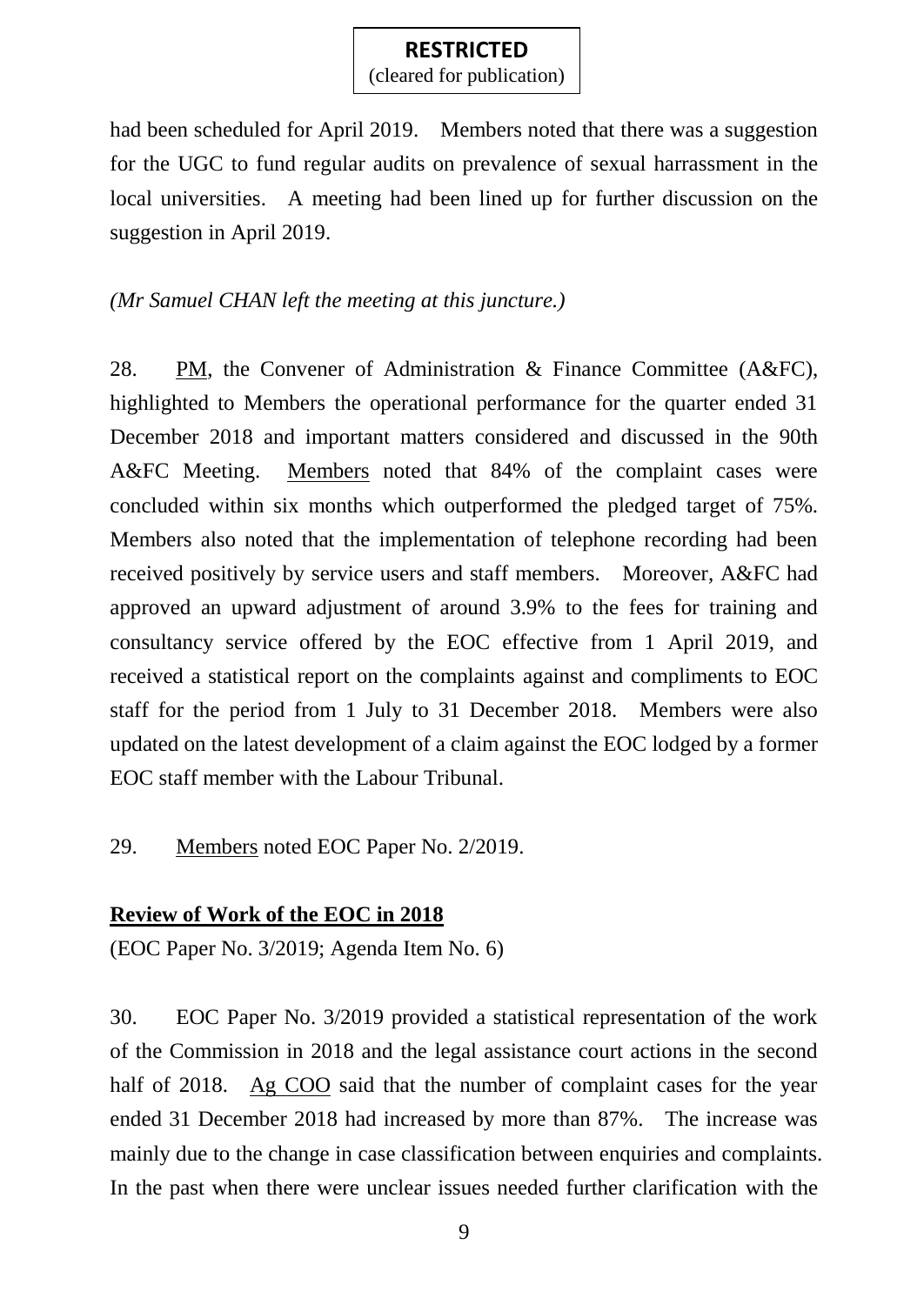(cleared for publication)

complainants, the cases had been classified as Enquiry for Complaint (E for C). Since December 2017, there would be no such classificiation as E for C, cases would be classified as complaint when there was a complainant alleging one or more unlawful act(s). In fact, when all cases were counted together, the total number of complaint cases received and handled was broadly comparable to the levels of the previous years.

31. Members noted EOC Paper No. 3/2019.

# **Chairperson's Quarterly Report**

(EOC Paper No. 4/2019; Agenda Item No. 7)

32. Members noted EOC Paper No. 4/2019.

# **Progress Update on EOC's Strategic Plan for 2016/19**

(EOC Paper No. 5/2019; Agenda Item No. 8)

33. DCPS said that an update on the implementation progress of EOC's strategic plan for 2016/19, including the work done by the EOC Office in the five priority work areas and the results accomplished over the past one year was contained in EOC Paper No. 5/2019.

34. Members noted that since the implementation of the Strategic Plan in March 2017, progress updates made had been reported to the Board on an annual basis. The next implementation progress update would be provided in March 2020.

35. Members noted EOC Paper No. 5/2019.

# **V. Any Other Business**

# **Appointment of EOC Chairperson**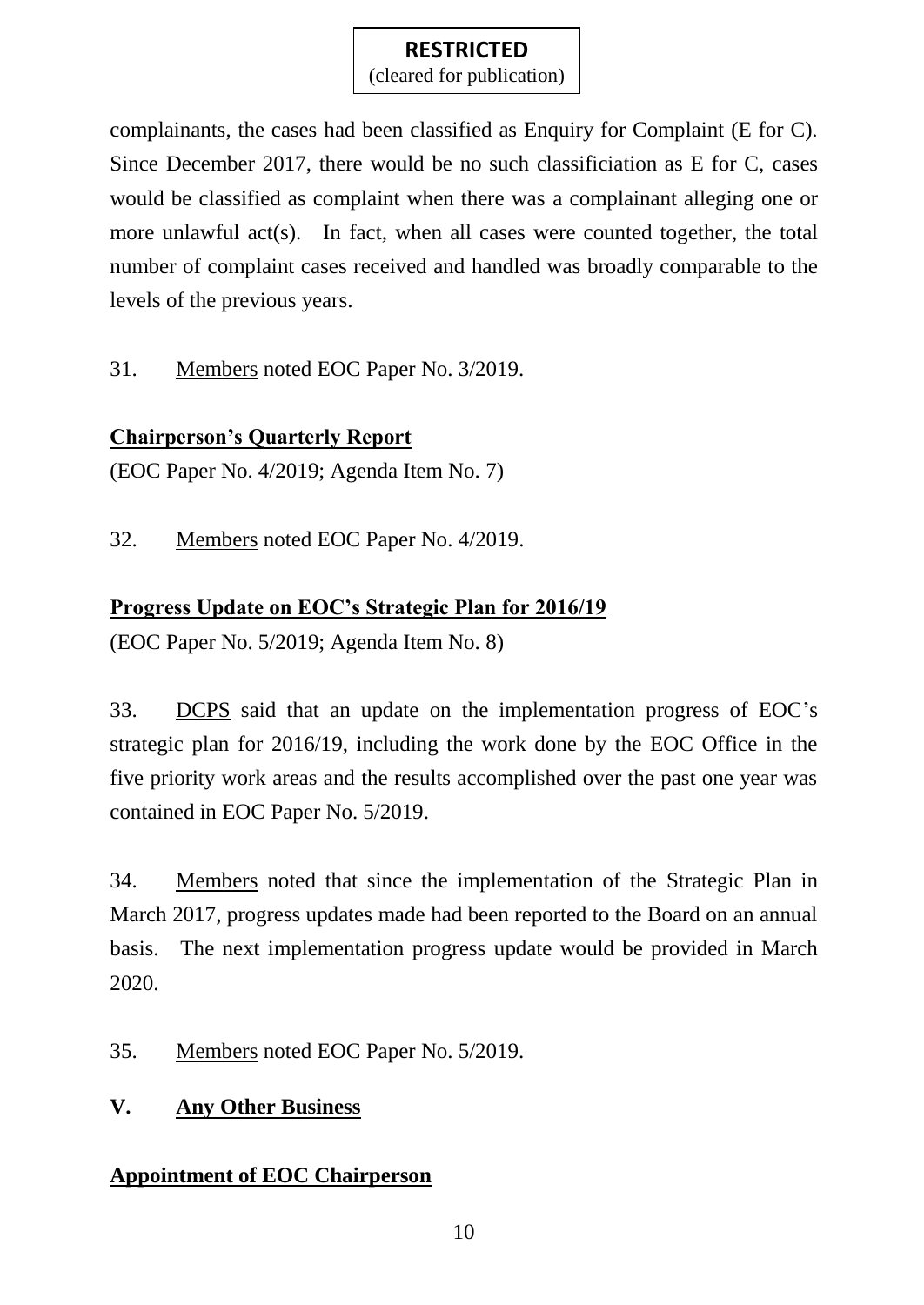(cleared for publication)

36. Ag COO said CMAB had informed that the appointment of EOC Chairperson commencing 11 April 2019 would be announced on the day after the meeting. Members welcomed the information and agreed that the EOC should issue a press statement to welcome the new Chairperson.

#### **Oversight and Management of Day-to-Day Operations**

37. Members agreed that Ag COO should be authorized to oversee and manage the day-to-day operations of the Commission in the absence of C/EOC. For matters requiring the Board's attention/decision, they could be first brought to the Administration and Finance Committee for consideration, if any.

#### **Vote of Thanks**

38. Members expressed their heartfelt thanks to the outgoing Members, i.e. The Prof Hon Joseph LEE, Dr Trisha LEAHY, The Hon Holden CHOW whose 6-year term would end in May 2019, for their contribution and valuable advice provided to the EOC in the past years. Members also thanked Prof Alfred CHAN, whose term would end in April 2019, for his leadership and commitment to promoting equal opportunities in Hong Kong; and Mr Michael CHAN, the former Chief Operations Officer who left the Commission in December 2018, for his past service rendered to the Commission.

*(Dr Henry SHIE joined the meeting at this juncture.)*

39. Members discussed and agreed to organize an informal lunch gathering on 15 April 2019 to bid farewell to the three outgoing members as well as Mr Michael CHAN.

40. There being no other business, the Meeting was adjourned at 4:05 pm.